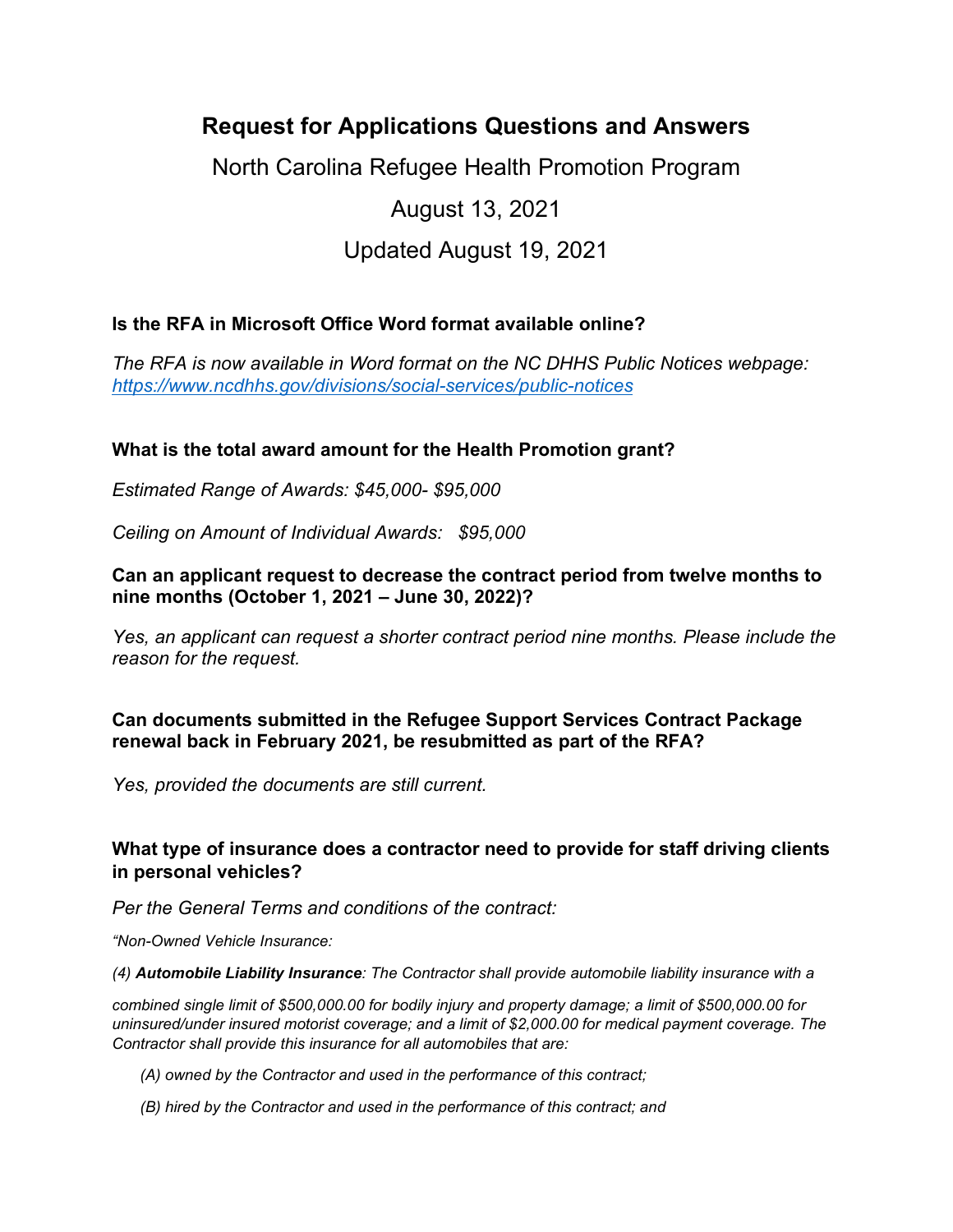*(C) owned by Contractor's employees and used in performance of this contract ("non-owned vehicle insurance"). Non-owned vehicle insurance protects employers when employees use their personal vehicles for work purposes. Non-owned vehicle insurance supplements, but does not replace, the car-owner's liability insurance.* 

*The Contractor is not required to provide and maintain automobile liability insurance on any vehicle – owned, hired, or non-owned -- unless the vehicle is used in the performance of this contract.*

## **QUESTIONS ADDED AUGUST 19, 2021**

**The link to the FFATA Data form is not working, how can I obtain a copy of the form?**

*A copy of the FFATA Data form is now available on the NC DHHS Public Notice website.* 

**Can the documents be sent in more than three emails if necessary?**

*Yes.* 

**The checklist does not match up with the emails. Should we submit the attachment and all required documents identified in the checklist and email list?**

*Submit all of the documents and attachments requested. When there is a deviation, follow the checklist. (See the question directly below for the exception).* 

**The Application Content and Instructions indicates a cover page is to be submitted; while the Email list references a cover letter. Do we have to submit a cover letter and a cover sheet?**

*No. The cover sheet and cover letter are interchangeable. Include one or the other.* 

**Section 4.9 Contractor Qualifications and Capacity is included in the checklist but the Email list refers to it as "Background," do I follow the email list or checklist?**

*Follow the checklist.*

**Page 22 of the Scope of Work includes some specifics and more explanation than when the topic is discussed on previous pages in the RFA. Do we follow the structure located on page 22?** 

*Yes, follow the Scope of Work format provided on page 22.* 

**I am unable to locate the Performance Measures document referenced in the RFA.**

*The document Performance Measures is one of the tabs located in the Refugee Contract Package Part A excel workbook.*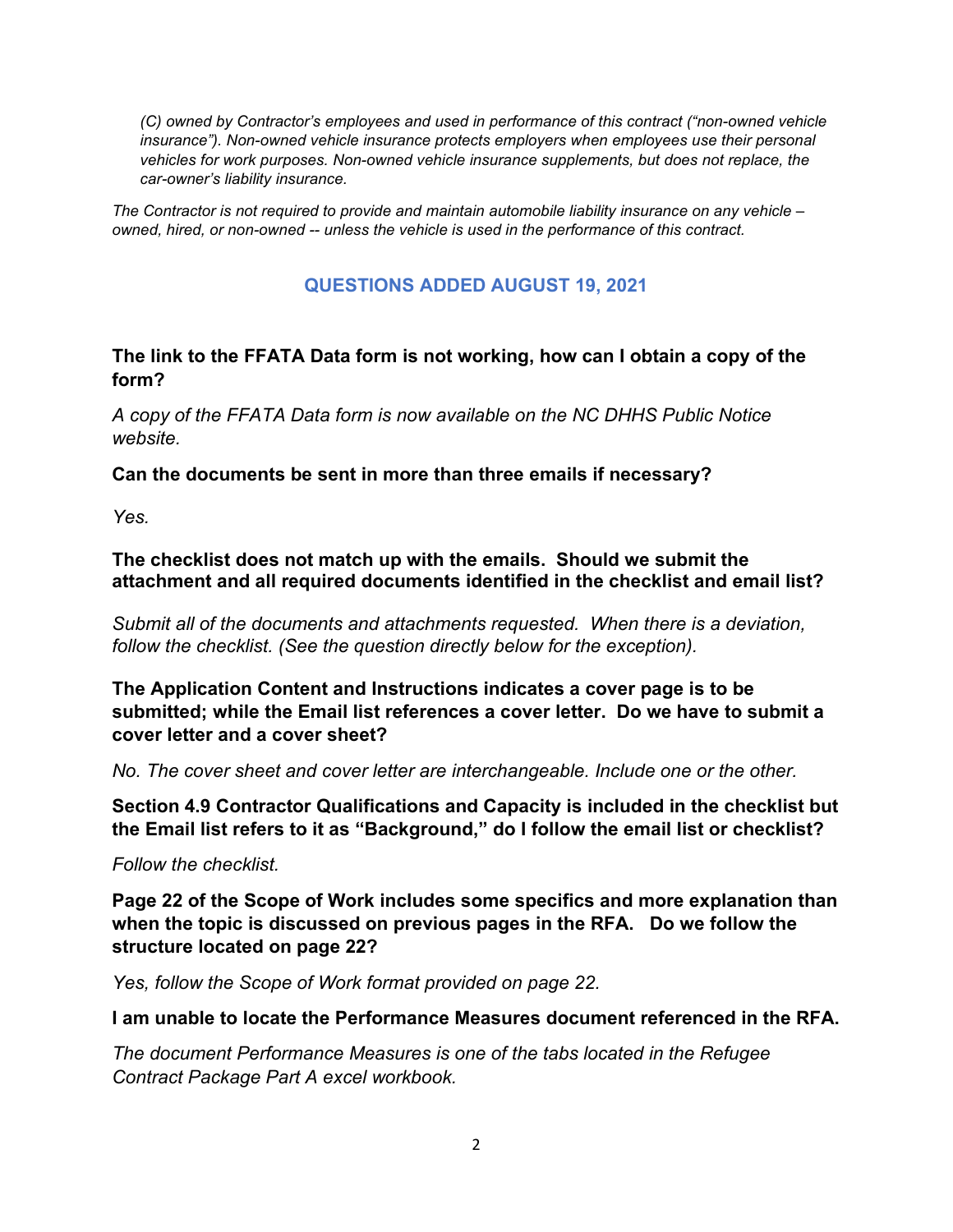## **The Performance Measures tab in the Refugee Contract Package Part A workbook includes a list of services. Am I supposed to pick the codes that our agency will be providing?**

*Yes, the codes listed are specific to our refugee programs and should be used. Please read codes carefully as some are program specific.* 

## **The Proposal Summary is not in the email grouping on Page 17. Should it be included in the first email?**

*Not necessarily. As long as the Proposal Summary sent as an attachment to an email, then it is fine.* 

## **Does the Cost Allocation Plan belong in the third email?**

*As long as Cost Allocation Plan is in an attachment, that is fine.*

## **Can public institutions apply or are the grants limited to private non-profit agencies?**

*Yes, public and non-profit organizations can apply. Private for-profit agencies are excluded from funding.*

#### **Can you give us any guidance about what you need to see in the Cost Allocation plan?**

*A copy of a Cost Allocation Table and Planning Guide are attached to the Public Notice on the NCDHHS Website.*

#### *Are* **other North Carolina state departments, local government agencies, universities or school systems required to submit a Cost Allocation Plan?**

*The Cost Allocation Plan is not required for other North Carolina state departments, local government agencies, universities or school systems (excludes private schools).*

## **Are both Annual Conflict of Interest (Annual) and Conflict of interest Acknowledgement and Policy required.**

*Yes, both are required to be submitted with the RFA*

## **What items are signed as a part of the RFA**